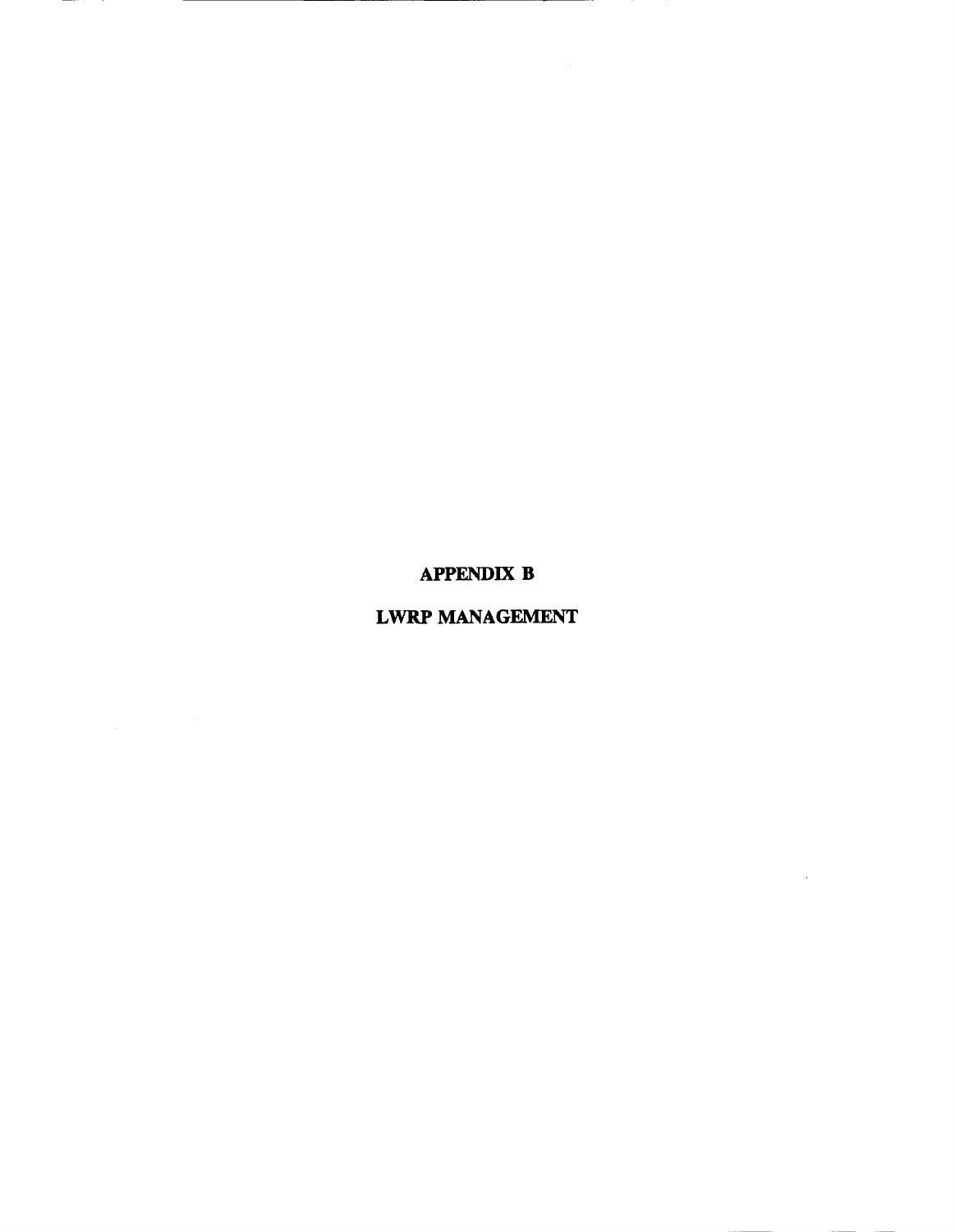# CITY OF RYE LOCAL LAW NO. 1991

A local law amending the Code of the City of Rye by adding thereto Chapter 73, Coastal Zone Management, for the purpose of managing development in the Coastal Zone of the City of Rye.

Be it enacted by the Council of the City of Rye as follows:

Section 1. The Code of the City of Rye is hereby amended by adding thereto a new chapter, to be known as Chapter 73, to read as follows:

## CHAYfER 73

## COASTAL ZONE MANAGEMENT

#### Section 73-1. Title

This local law will be known as the City of Rye Waterfront Consistency Review Law.

#### Section 73-2. Authority and Purpose

- 1. This local law is adopted under the authority of the Municipal Home Rule Law and the Waterfront Revitalization and Coastal Resources Act of the State of New York (Article 42 of the Executive Law).
- 2. The purpose of this local law is to provide a framework for agencies of the City of Rye to consider the policies and purposes contained in the Local Waterfront Revitalization Program when reviewing applications for actions or direct agency actions located in the coastal area; and to assure that such actions and direct action are consistent with the said policies and purposes.
- 3. It is the intention of the City of Rye that the preservation, enhancement and utilization of the natural and manmade resources of the unique coastal area of the City take place in a coordinated and comprehensive manner to ensure a proper balance between natural resources and the need to accommodate population growth and economic development. Accordingly, this local law is intended to achieve such a balance, permitting the beneficial use of coastal resources while preventing: loss of living esturine resources and wildlife; diminution of open space areas or public access to the waterfront; erosion of shoreline; impairment of scenic beauty; losses due to flooding, erosion and sedimentation; or permanent adverse changes to ecological systems.
- 4. The substantive provisions of this local law shall only apply while there is in existence a City Local Waterfront Revitalization Program which has been adopted in accordance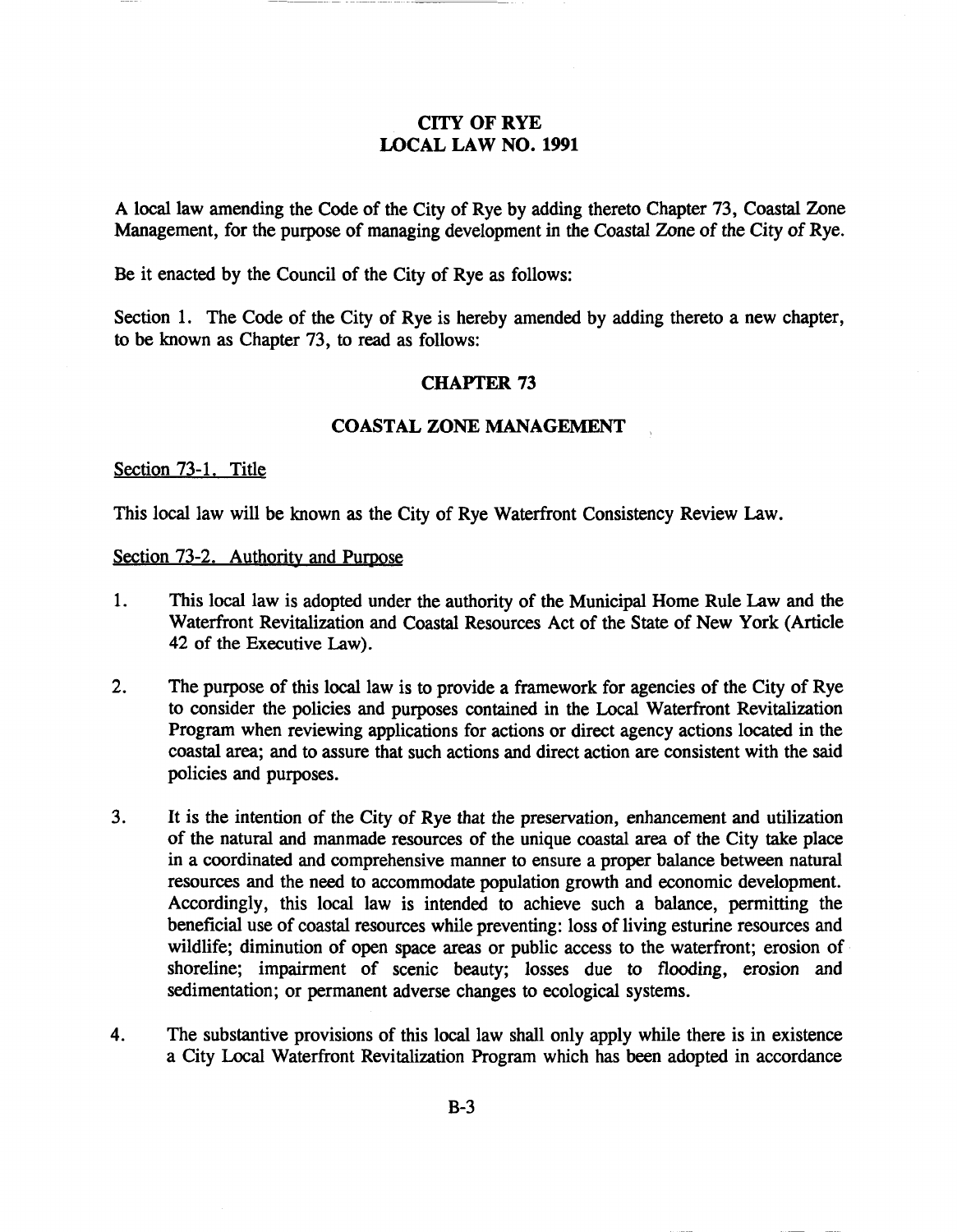with Article 42 of the Executive Law of the State of New York.

## Section 73-3. Definitions

For the purpose of the Chapter, the following terms, phrases and words and their derivations shall have the following meanings given herein:

- 1. "Actions" mean either Type I or unlisted actions as defined in SEQRA regulations (6 N.Y.C.R.R. 617.2) which are undertaken by an agency and which include:
	- a. projects or physical activities, such as construction or other activities that may affect the environment by changing the use, appearance or condition of any natural resource or structure, that:
		- i) are directly undertaken by an agency; or
		- ii) involve funding by an agency; or
		- iii) require one or more new or modified approvals from an agency or agencies;
	- b. agency planning and policy making activities that may affect the environment and commit the agency to a definite course of future decisions;
	- c. adoption of agency rules, regulations and procedures, including local laws, codes, ordinances, executive orders and resolutions that may affect the environment; and
	- d. any combinations of the above.
- 2. "Agency" means any board, agency, department, office, other body, or officer of the City of Rye.
- 3. "Coastal area" means that portion of New York State coastal waters and adjacent shorelands as defined in Article 42 of the Executive Law which is located within the boundaries of the City of Rye, as shown on the Coastal Area map on file in the office of the Secretary of State and as delineated in the City of Rye Local Waterfront Revitalization Program.
- 4. "Coastal Assessment Form (CAF)" means the form, contained in Appendix D used by an agency to assist it in determining the consistency of an action with the Local Waterfront Revitalization Program.
- 5. "Consistent" means that the action will fully comply with the LWRP policy standards and conditions and, whenever practicable, will advance one or more of them.
- 6. "Direct Actions" mean actions planned and proposed for implementation by an agency,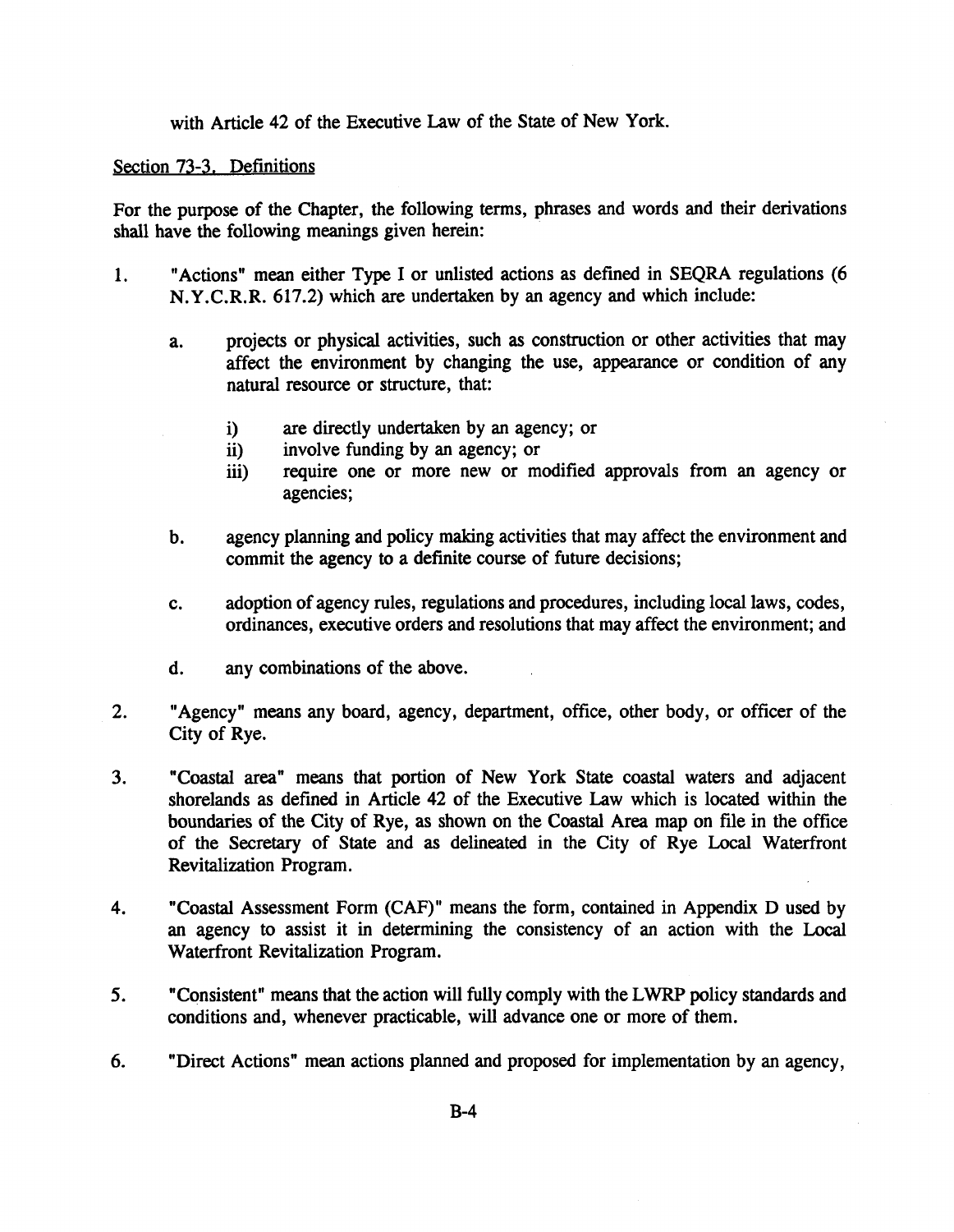such as, but not limited to a capital project, rule making, procedure making and policy making.

7. "Local Waterfront Revitalization Program (LWRP)" means the Local Waterfront Revitalization Program of the City of Rye, approved by the Secretary of State pursuant to the Waterfront Revitalization and Coastal Resources Act (Executive Law, Article 42), and from time to time amended, a copy of which is on file in the Office of the Clerk of the City of Rye.

### Section 73-4. Review of Actions

- 1. Whenever a proposed action is located in the city's Coastal Area, an agency shall, prior to funding or directly undertaking the action by an agency, or prior to approval, refer the action to the Rye City Planning Commission for a determination that it is consistent with the LWRP policy standards and conditions set forth in Section 73-5D herein.
- 2. For the purposes of this Chapter a determination of consistency by the Rye City Planning Commission shall not be required for the following actions:
	- A. Excluded, exempt and Type II actions as defined by Chapter 87 of the Code of the City of Rye and the State Environmental Quality Review Act, and as amended.
	- B. Approval of an application to implement any part of an action or approval of an action which was previously determined by the Rye City Planning Commission to be consistent with the Rye City Local Waterfront Revitalization Program, except when the determination was made in connection with an amendment to Code of the City of Rye including but not limited to an amendment to the Zoning Map of the City of Rye or to Chapter 197 of the Code of the City of Rye.
	- C. The approval of applications for any action involving the construction or alteration of a single family or two family residence and its accessory buildings and appurtenances.
	- D. Appellate and Interpretative jurisdiction of the Rye City Board of Appeals pursuant to §197-80 and §197-81 of Rye City Code.
	- E. Rye City Planning Commission Local Waterfront Revitalization Program determinations of consistency.
	- F. Legislative Action taken by the City Council.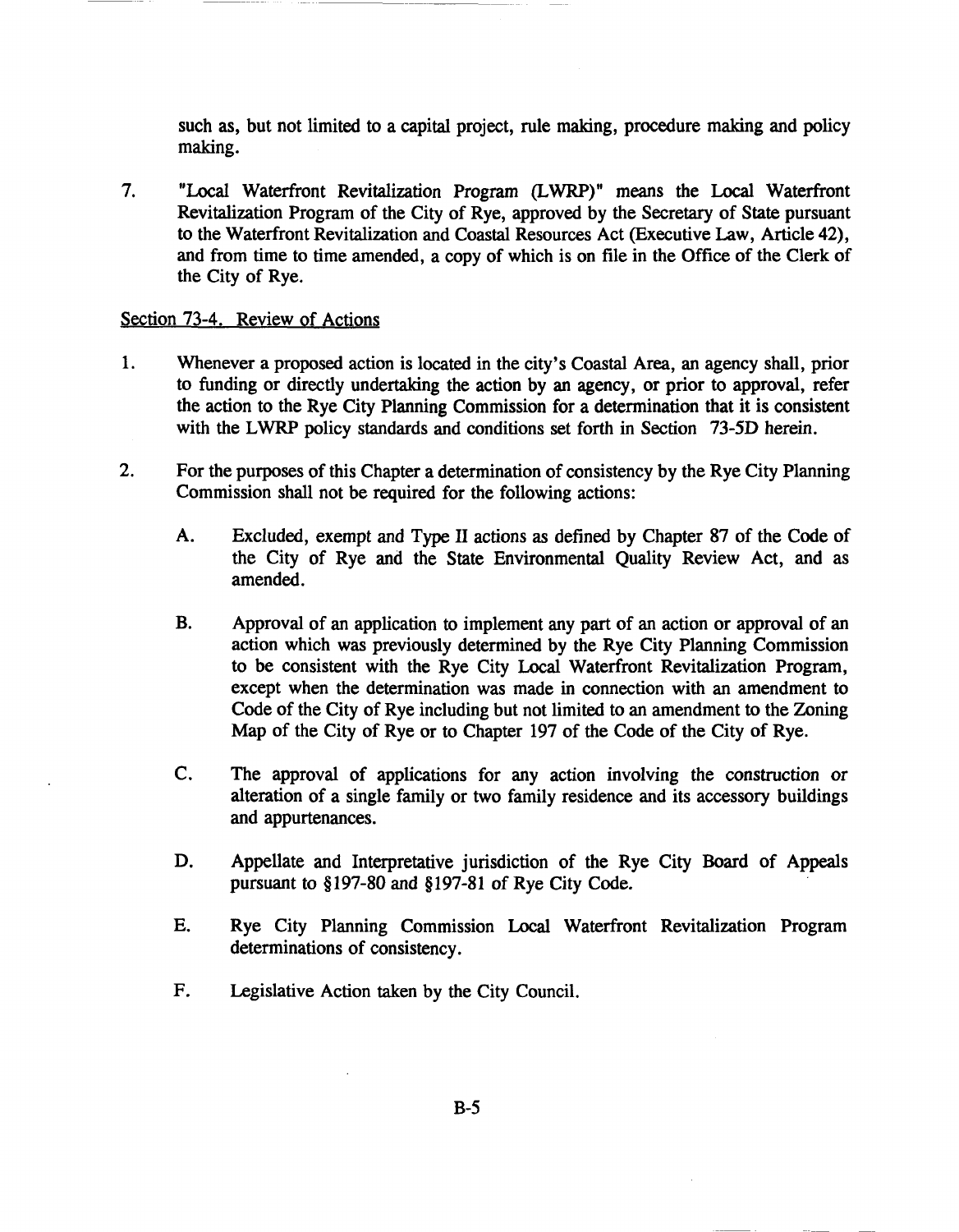## Sections 73-5. Application for determination of consistency

- A. For actions to be directly undertaken by the City of Rye, the agency proposing the action shall, as early as possible in the formulation of the action, refer the proposed action to the Planning Commission for a determination of consistency and shall not implement such action until the Planning Commission has issued such determination of consistency.
- B. For applications by persons, firms and corporations to a city agency for approval the applicant when making the application to such agency shall simultaneously apply to the Planning Commission for a determination of consistency. The applicant shall prepare a Coastal Assessment Form (CAF) to assist with the consistency review. In the case of application processes which require preliminary and final applications, the application for a determination of consistency shall be made with the application for preliminary approval and need not be re-applied for at the time of making a final application unless the scope of the project for which final approval is sought is substantially different from that of the application for preliminary approval, which determination shall be made by the agency to which the application is being made.
- C. Except as provided below, the Rye Planning Commission shall make the determination of consistency based on the CAF, and such other information as is deemed to be necessary in its determination. The Rye Planning Commission shall issue its determination following the next regularly scheduled meeting. The Rye Planning Commission shall have the authority, in its finding of consistency, to impose practicable and reasonable conditions on an action to ensure that it is carried out in accordance with this Chapter.

Where the agency is the City Council or, in the consideration of applications for use and area variances, the Zoning Board of Appeals, the determination of the Planning Commission shall be advisory. The consistency of an action involving the City Council or the Zoning Board of Appeals shall be determined by these boards in the process of reviewing the proposed action. However, both boards shall obtain the recommendations of the Planning Commission as provided in this law, prior to reaching a decision. Both Boards shall have the authority, in their fmdings of consistency, to impose practicable and reasonable conditions on an action to ensure that it is carried out in accordance with this Chapter. Planning Commission shall be the agency authorized to make final consistency determinations for all other actions by agencies of the City of Rye.

D. Actions to be undertaken within the Coastal Area shall be evaluated for consistency in accordance with the following LWRP policy standards and conditions, which are derived from and further explained and described in Section III of the City of Rye LWRP, a copy of which is on file in the City Clerk's office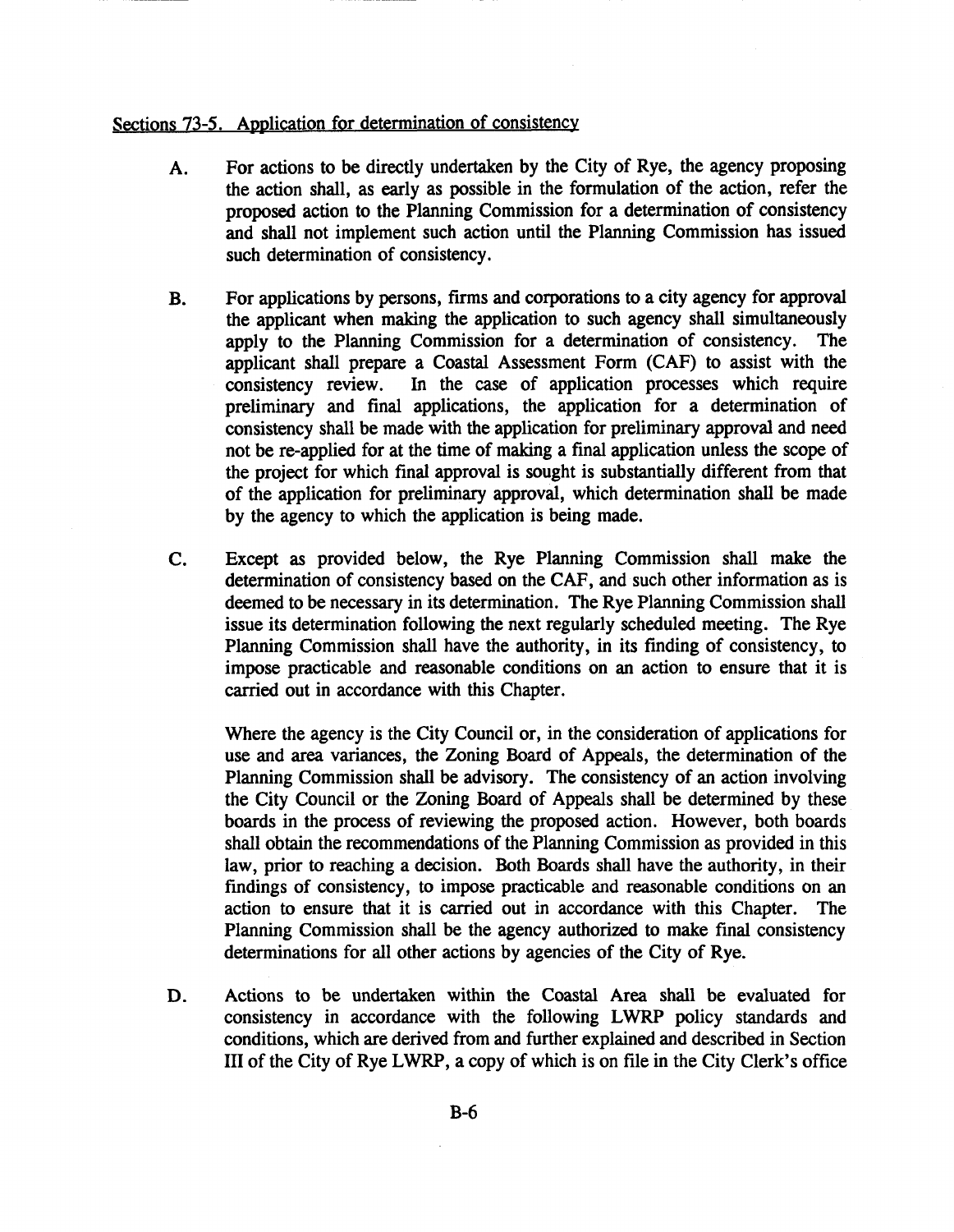and available for inspection during normal business hours. In the case of direct actions, the agency shall also consult with Section IV of the LWRP in making their consistency determination. The action shall be consistent with the policy to:

- 1. Revitalize deteriorated and underutilized waterfront areas (policy 1).
- 2. Retain and promote recreational water-dependent uses (policy 2).
- 3. Strengthen economic base of smaller harbor areas by encouraging traditional uses and activities (policy 4).
- 4. Ensure that development occurs where adequate public infrastructure is available to reduce health and pollution hazards (policy 5).
- 5. Streamline development permit procedures (Policy 6).
- 6. Protect significant and locally important fish and wildlife habitats from human disruption and chemical contamination (Policies 7, 7A, 7B, 8).
- 7. Maintain and expand commercial fishing facilities to promote commercial and recreational fishing opportunities (Policies 9 and 10).
- 8. Minimize flooding and erosion hazards through non-structural means, carefully selected, long-term structural measures and appropriate siting of structures (policies 11, 12, 13, 14, 16, 17, and 28).
- 9. Safeguard economic, social and environmental interests in the coastal area when major actions are undertaken (Policy 18).
- 10. Maintain and improve public access to the shoreline and to water-related recreational facilities while protecting the environment (policies 2, 19, 19A, 19B, 20, 21, 22).
- 11. Protect and restore historic and archeological resources (policy 23).
- 12. Protect and upgrade scenic resources (policy 25).
- 13. Site and construct energy facilities in a manner which will be compatible with the environment and contingent upon the need for a waterfront or water location (policies 27, 29, 40).
- 14. Prevent ice management practices which could damage significant fish and wildlife and their habitats (Policy 28).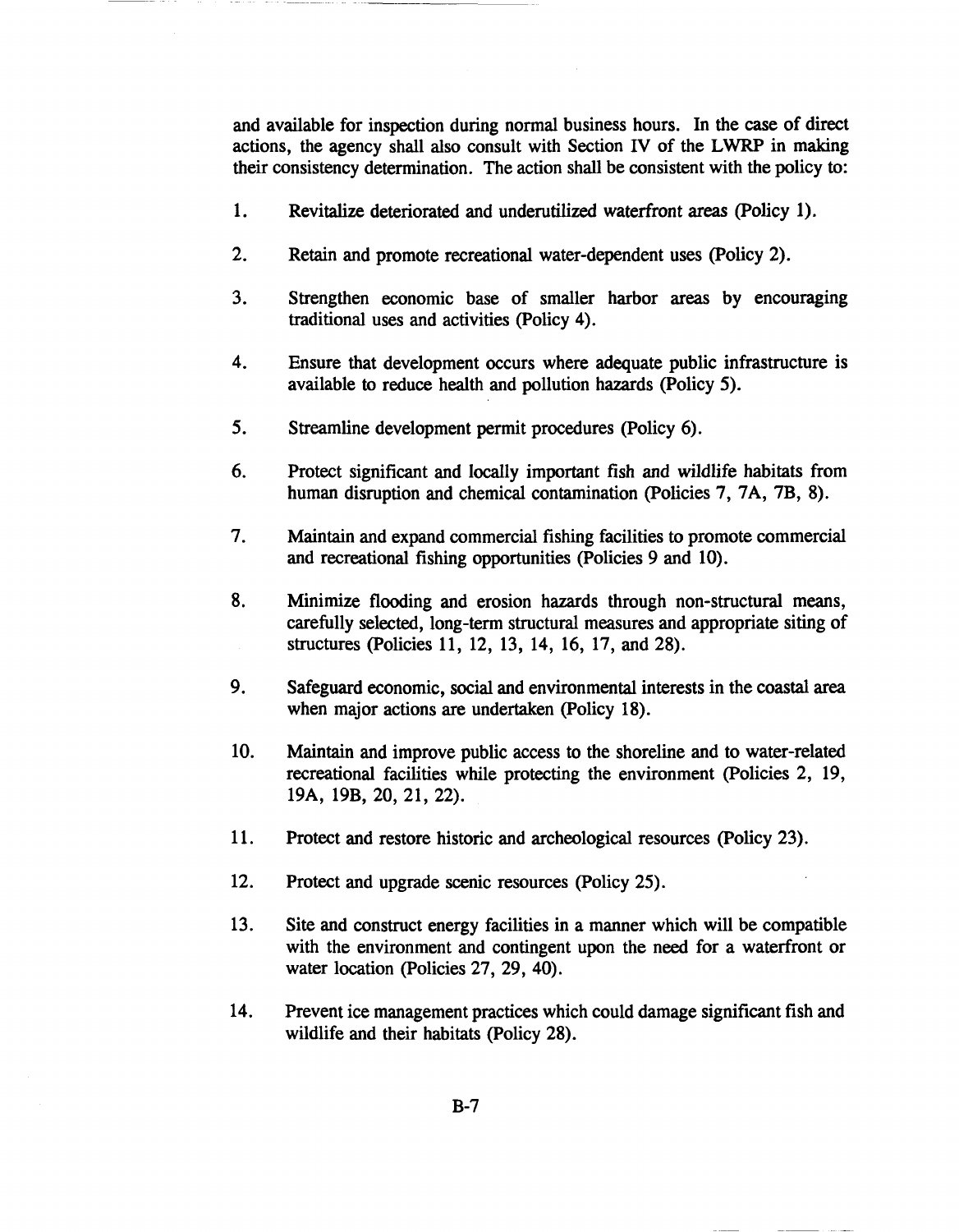- 15. Protect surface and groundwaters from direct and indirect discharge of pollutants and from overuse (policies 30, 31, 32, 33, 34, 35, 36,37,38).
- 16. Perform dredging and dredge spoil disposal in a manner protective of natural resources (policies 15, 35).
- 17. Handle and dispose of hazardous wastes and effluents in a manner which will not adversely affect the environment nor expand existing landfills (policy 39).
- 18. Protect air quality (policies 41, 42, 43).
- 19. Protect tidal and freshwater wetlands (policy 44).
- E. Ifit is determined that the action would not be consistent with one or more of the LWRP policy standards and conditions, such action shall not be undertaken unless the determining agency makes a written finding with respect to the proposed action that:
	- 1. no reasonable alternatives exist which would permit the action to be undertaken in a manner which will not substantially hinder the achievement of such LWRP policy standards and conditions;
	- 2. the action would be undertaken in a manner which will minimize all adverse effects on such LWRP policy standards and conditions;
	- 3. the action will advance one or more of the other LWRP policy standards and conditions; and
	- 4. the action will result in an overriding city, regional or state-wide public benefit.

Such a finding shall constitute a determination that the action is consistent with the LWRP policy standards and conditions.

F. The Rye Planning Commission shall maintain a file for each action made the subject of a consistency determination. The Planning Commission shall issue a "Certificate of Consistency" for each approved action. Such files shall be made available for public inspection upon request.

## Section 73-6. Fees

Upon the filing of an application for a determination of consistency, excluding reviews of federal and state agency action's and actions proposed to be directly undertaken by an agency of the